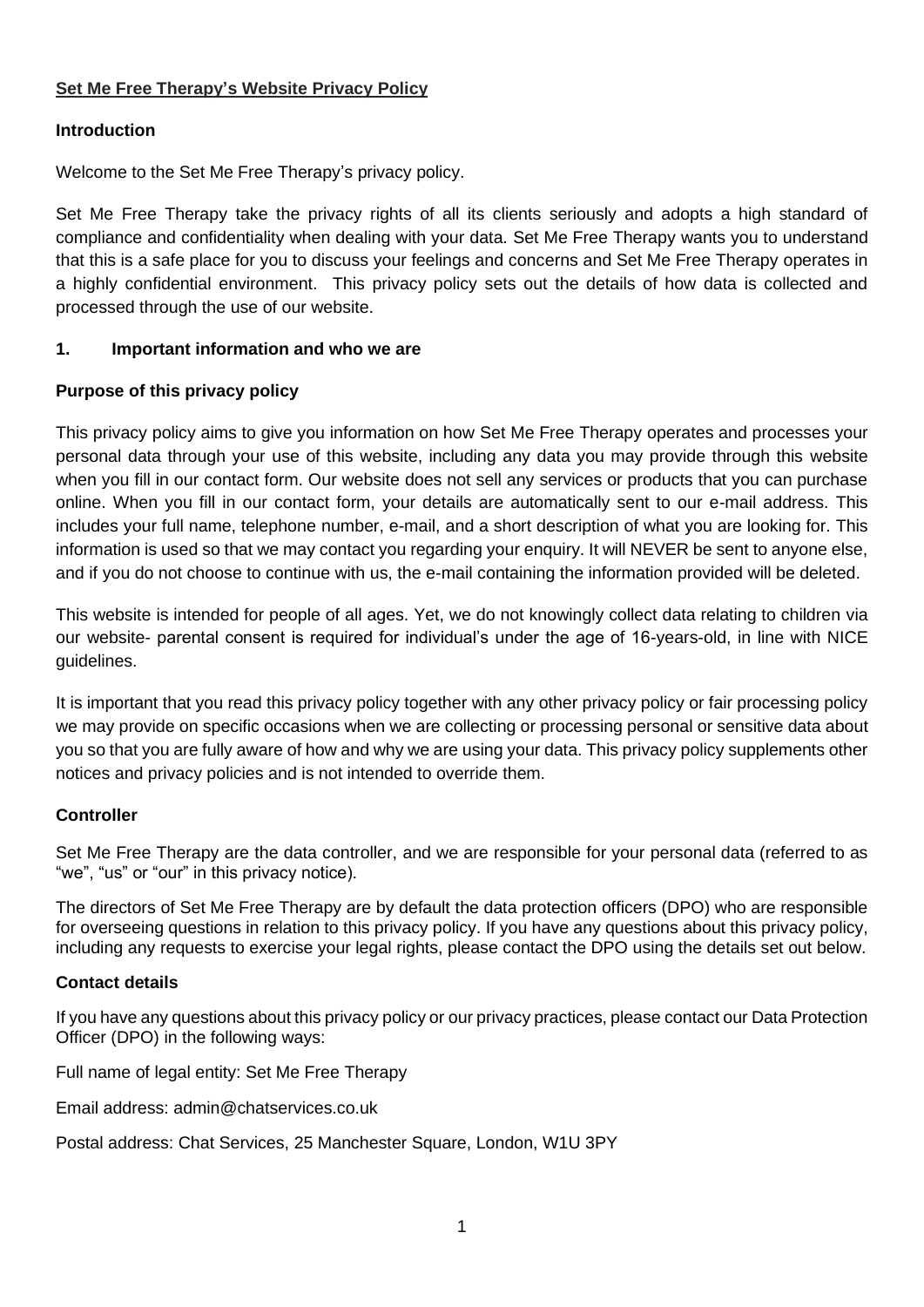You have the right to make a complaint at any time to the Information Commissioner's Office (ICO), the UK supervisory authority for data protection issues (www.ico.org.uk). We would, however, appreciate the chance to deal with your concerns before you approach the ICO so please contact us in the first instance.

## **Changes to the privacy policy and your duty to inform us of changes**

We keep our privacy policy under regular review. This version was last updated in May 2022.

It is important that the personal data we hold about you is accurate and current. Please keep us informed if your personal data changes during your relationship with us.

## **2. The data we collect about you**

Personal data, or personal information, means any information about an individual from which that person can be identified. It does not include data where the identity has been removed (anonymous data).

We may collect, use, store and transfer different kinds of personal data about you which we have grouped together as follows:

- **Identity Data** includes your first name, last name.
- **Contact Data** includes your email address and telephone numbers.
- **Transaction Data** includes details about payments to and from you and other details of products and services you have purchased from us.
- **Technical Data** includes internet protocol (IP) address, your login data, browser type and version, time zone setting and location, browser plug-in types and versions, operating system and platform, and other technology on the devices you use to access this website.
- **Profile Data** includes your response regarding your personalised message or comment regarding what you are looking for.
- **Usage Data** includes information about how you use our website and services.
- **Marketing and Communications Data** includes your preferences in receiving marketing from us and our third parties and your communication preferences.

We **do not** collect, use or share **Aggregated Data** such as statistical or demographic data for any purpose.

• **Sensitive Data** includes information about your health, including information about your existing and previous medical conditions, medication details, psychiatric history and any other relevant health information to enable us to carry out our services to you.

Our website does not collect any other **Special Categories of Personal Data** about you (this includes details about your race or ethnicity, religious or philosophical beliefs, sex life, sexual orientation, political opinions, trade union membership and genetic and biometric data). Nor do we collect any information about criminal convictions and offences.

### **If you fail to provide personal data**

Where we need to collect personal data by law, or under the terms of a contract we have with you, and you fail to provide that data when requested, we may not be able to perform the contract we have or are trying to enter into with you (for example, to provide you with our services). In this case, if you have not provided us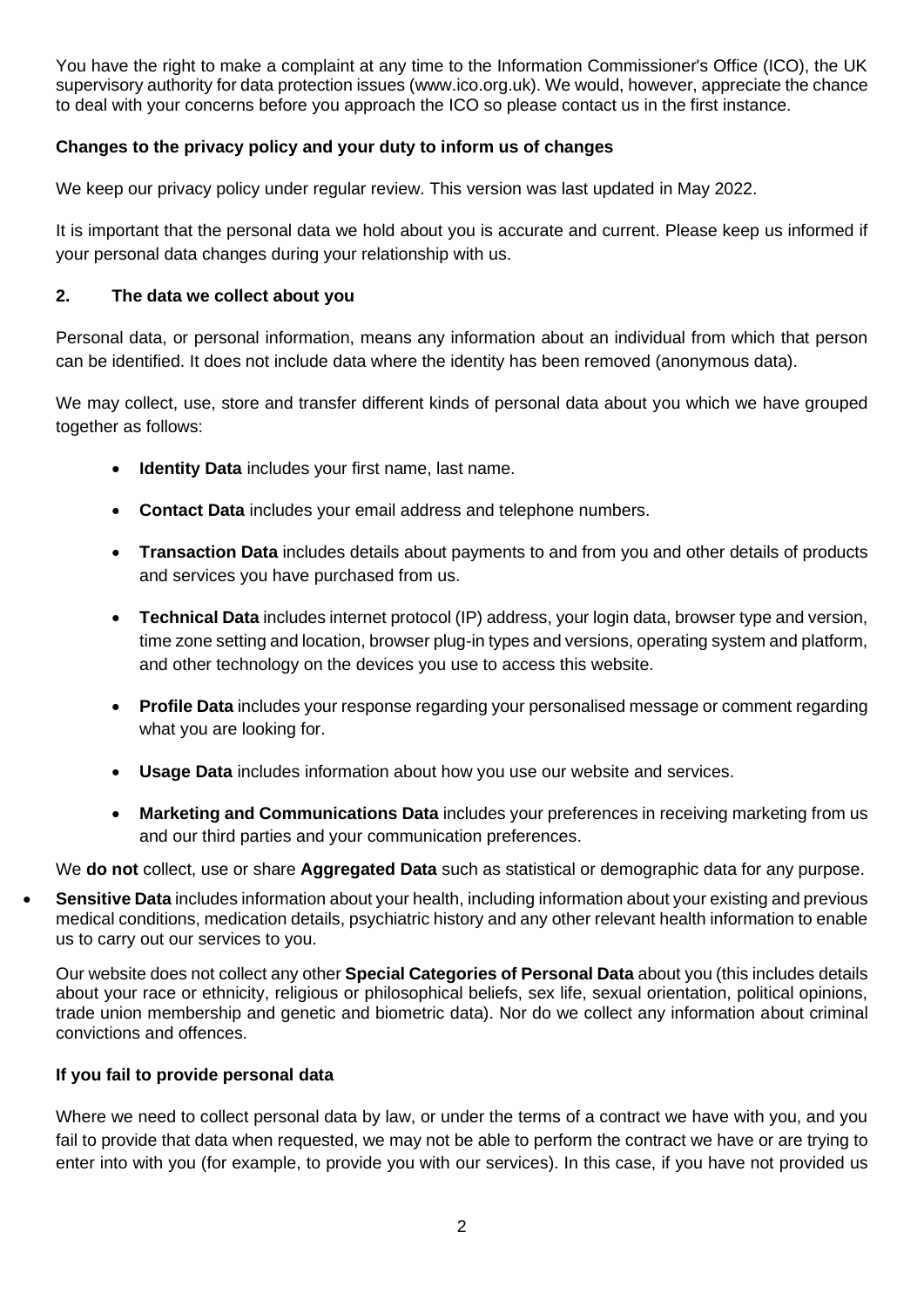with a valid contact number or e-mail address, unfortunately we will not be able to contact you and offer our services.

# **3. How is your personal data collected?**

We use different methods to collect data from and about you including through:

- **Direct interactions.**
- You may give us your Identity, Contact and Financial Data by filling in forms before or during an appointment, verbally during discussions at our practice, or by corresponding with us by post, phone, email or otherwise. This includes personal data you provide when you:
	- apply for our services or any of our products;
	- fill in an assessment form;
	- create an account on our website;
	- give us feedback or contact us.
- **Automated technologies or interactions.** As you interact with our website, we will automatically collect Technical Data about your equipment, browsing actions and patterns. We collect this personal data by using cookies and other similar technologies. We may also receive Technical Data about you if you visit other websites employing our cookies. Please see our cookie policy for further details.
- **Third parties or publicly available sources.** We will receive personal data about you from various third parties and public sources as set out below:

Technical Data from the following parties:

- (a) analytics providers such as Google based outside the EU;
- (b) advertising networks such as Facebook based outside the EU; and
- (c) search information providers such as Google based outside the EU.
- Contact, Financial and Transaction Data from providers of technical, payment and delivery services such as Stripe or PayPal based outside the EU.
- Identity and Contact Data from publicly available sources such as Companies House and the Electoral Register based inside the EU.

## **4. How we use your personal data**

We will only use your personal data when the law allows us to. Most commonly, we will use your personal data in the following circumstances:

- Where we need to perform the contract, we are about to enter into or have entered into with you.
- Where it is necessary for our legitimate interests (or those of a third party) and your interests and fundamental rights do not override those interests.
- Where we need to comply with a legal obligation.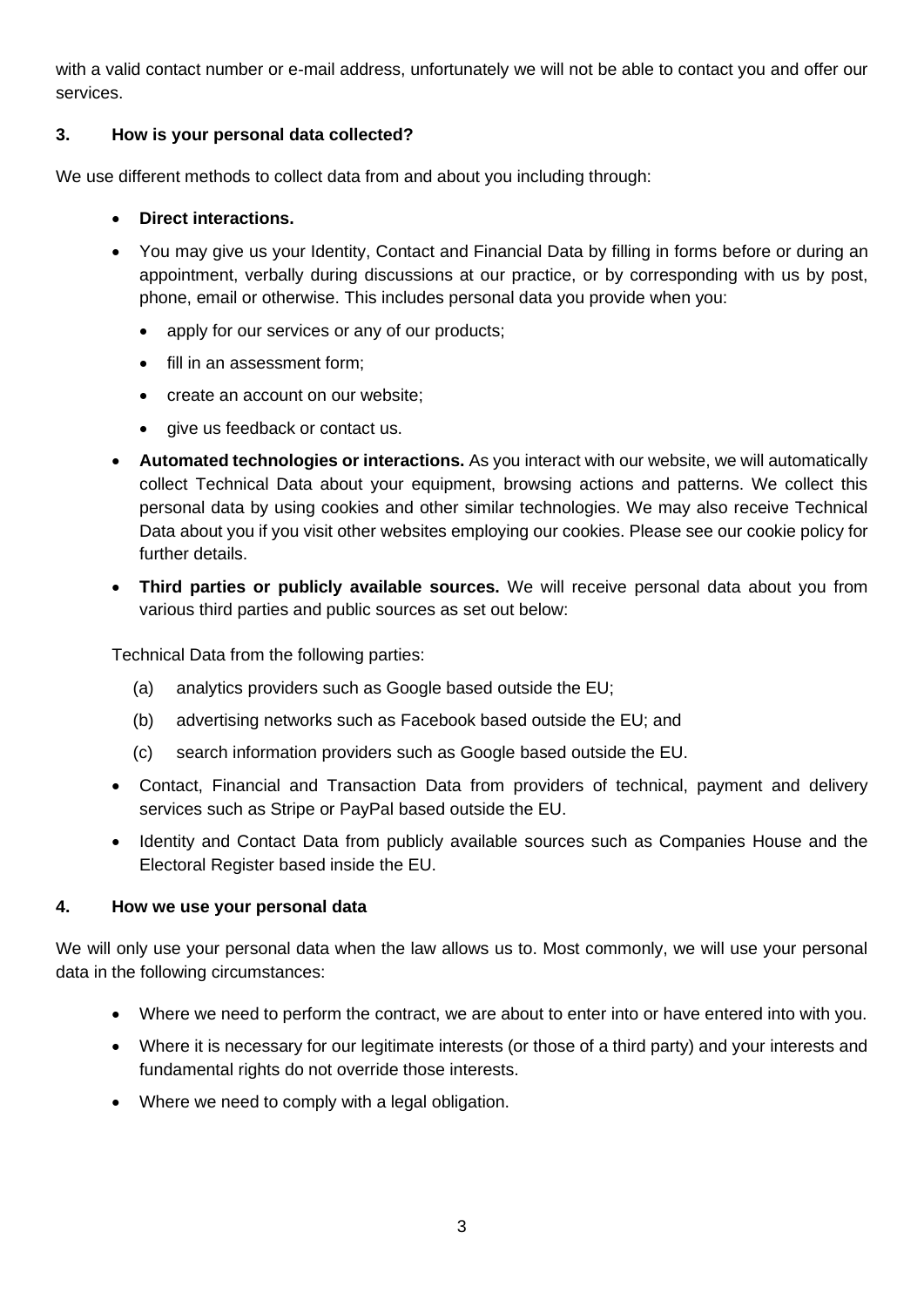We will get your consent when collecting sensitive data such as health information, and we will never send this to third party/ direct marketing communications.

# **Purposes for which we will use your personal data**

We have set out below, in a table format, a description of all the ways we plan to use your personal data, and which of the legal bases we rely on to do so. We have also identified what our legitimate interests are where appropriate.

Note that we may process your personal data for more than one lawful ground depending on the specific purpose for which we are using your data. Please contact us if you need details about the specific legal ground, we are relying on to process your personal data where more than one ground has been set out in the table below.

| <b>Purpose/Activity</b>                                                                                                                                                                               | Type of data                                 | Lawful basis for processing including<br>basis of legitimate interest                                                                                                                                                                                 |
|-------------------------------------------------------------------------------------------------------------------------------------------------------------------------------------------------------|----------------------------------------------|-------------------------------------------------------------------------------------------------------------------------------------------------------------------------------------------------------------------------------------------------------|
| To<br>register<br>you<br>as<br>a new<br>customer                                                                                                                                                      | (a) Identity                                 | Performance of a contract with you                                                                                                                                                                                                                    |
|                                                                                                                                                                                                       | (b) Contact                                  |                                                                                                                                                                                                                                                       |
| To provide our services and to                                                                                                                                                                        | (a) Identity                                 | (a) Performance of a contract with you                                                                                                                                                                                                                |
| (a) Manage payments, fees and<br>charges<br>(b) Collect and recover money<br>owed to us                                                                                                               | (b) Contact                                  | (b) Necessary for our legitimate interests                                                                                                                                                                                                            |
|                                                                                                                                                                                                       | (c) Financial                                | (to recover debts due to us)                                                                                                                                                                                                                          |
|                                                                                                                                                                                                       | (d) Transaction                              | (c) Explicit consent (in the case of<br>Sensitive Data).                                                                                                                                                                                              |
|                                                                                                                                                                                                       | (e) Sensitive Data                           |                                                                                                                                                                                                                                                       |
| To manage our relationship with<br>you which will include notifying<br>you about changes to our terms or<br>privacy policy                                                                            | (a) Identity                                 | (a) Performance of a contract with you                                                                                                                                                                                                                |
|                                                                                                                                                                                                       | (b) Contact                                  | (b) Necessary to comply with a legal<br>obligation                                                                                                                                                                                                    |
|                                                                                                                                                                                                       |                                              | (c) Necessary for our legitimate interests<br>(to keep our records updated about<br>services)                                                                                                                                                         |
| To administer and protect our<br>this<br>business<br>and<br>website<br>(including troubleshooting, data<br>testing,<br>analysis,<br>system<br>maintenance, support, reporting<br>and hosting of data) | (a) Identity<br>(b) Contact<br>(c) Technical | (a) Necessary for our legitimate interests<br>(for running our business, provision of<br>administration and IT services, network<br>security, to prevent fraud and in the<br>context of a business reorganisation or<br>group restructuring exercise) |
|                                                                                                                                                                                                       |                                              | (b) Necessary to comply with a legal<br>obligation                                                                                                                                                                                                    |
| To use data analytics to improve<br>our website, services, marketing,<br>relationships<br>customer<br>and<br>experiences                                                                              | (a) Technical<br>(b) Usage                   | Necessary for our legitimate interests (to<br>define types of customers for our<br>services, to keep our website updated and<br>relevant, to develop our business and to<br>inform our marketing strategy)                                            |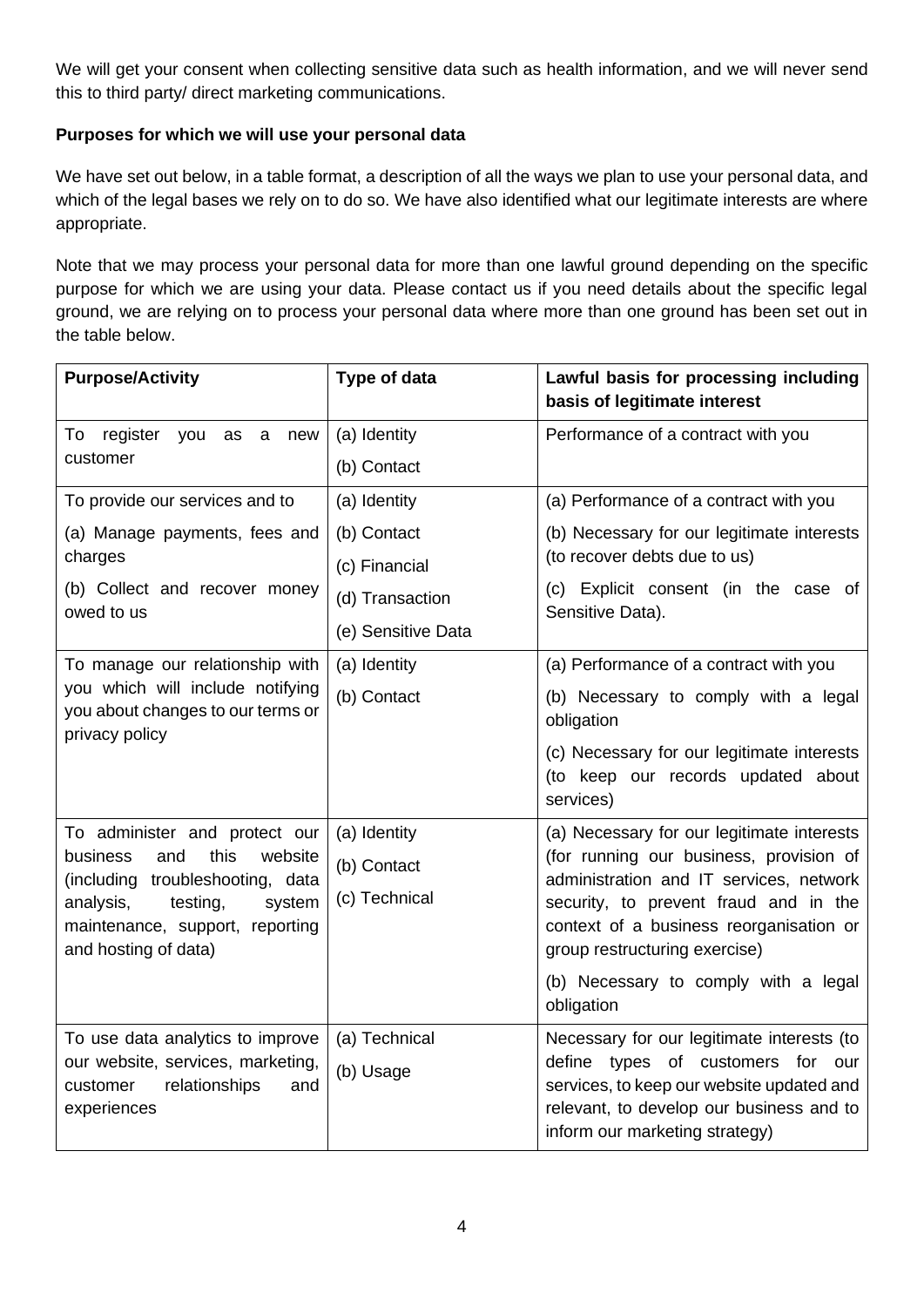# **Cookies**

You can set your browser to refuse all or some browser cookies, or to alert you when websites set or access cookies. If you disable or refuse cookies, please note that some parts of this website may become inaccessible or not function properly. For more information about the cookies we use, please see our Cookie Policy.

# **Change of purpose**

We will only use your personal data for the purposes for which we collected it, unless we reasonably consider that we need to use it for another reason and that reason is compatible with the original purpose. If you wish to get an explanation as to how the processing for the new purpose is compatible with the original purpose, please contact us.

If we need to use your personal data for an unrelated purpose, we will notify you and we will explain the legal basis which allows us to do so.

Please note that we may process your personal data without your knowledge or consent, in compliance with the above rules, where this is required or permitted by law.

# **5. Disclosures of your personal data**

We may share your personal data with the parties set out below for the purposes set out in the table '*Purposes for which we will use your personal data'* above.

- Service providers, acting as processors who provide IT and system administration services.
- Professional advisers, acting as processors or joint controllers, including healthcare professionals, lawyers, bankers, auditors and insurers who provide consultancy, banking, legal, insurance and accounting services.
- HM Revenue & Customs, regulators and other authorities, acting as processors or joint controllers, based who require reporting of processing activities in certain circumstances.
- Third parties to whom we may choose to sell, transfer or merge parts of our business or our assets. Alternatively, we may seek to acquire other businesses or merge with them. If a change happens to our business, then the new owners may use your personal data in the same way as set out in this privacy policy.

We require all third parties to respect the security of your personal data and to treat it in accordance with the law. We do not allow our third-party service providers to use your personal data for their own purposes and only permit them to process your personal data for specified purposes and in accordance with our instructions.

## **6. International transfers**

We may transfer your data outside the European Economic Area (**EEA**). Whenever we transfer your personal data out of the EEA, we ensure a similar degree of protection is afforded to it by ensuring at least one of the following safeguards is implemented:

• Where we use certain service providers, we may use specific contracts approved by the European Commission which give personal data the same protection it has in Europe (such as insurance providers)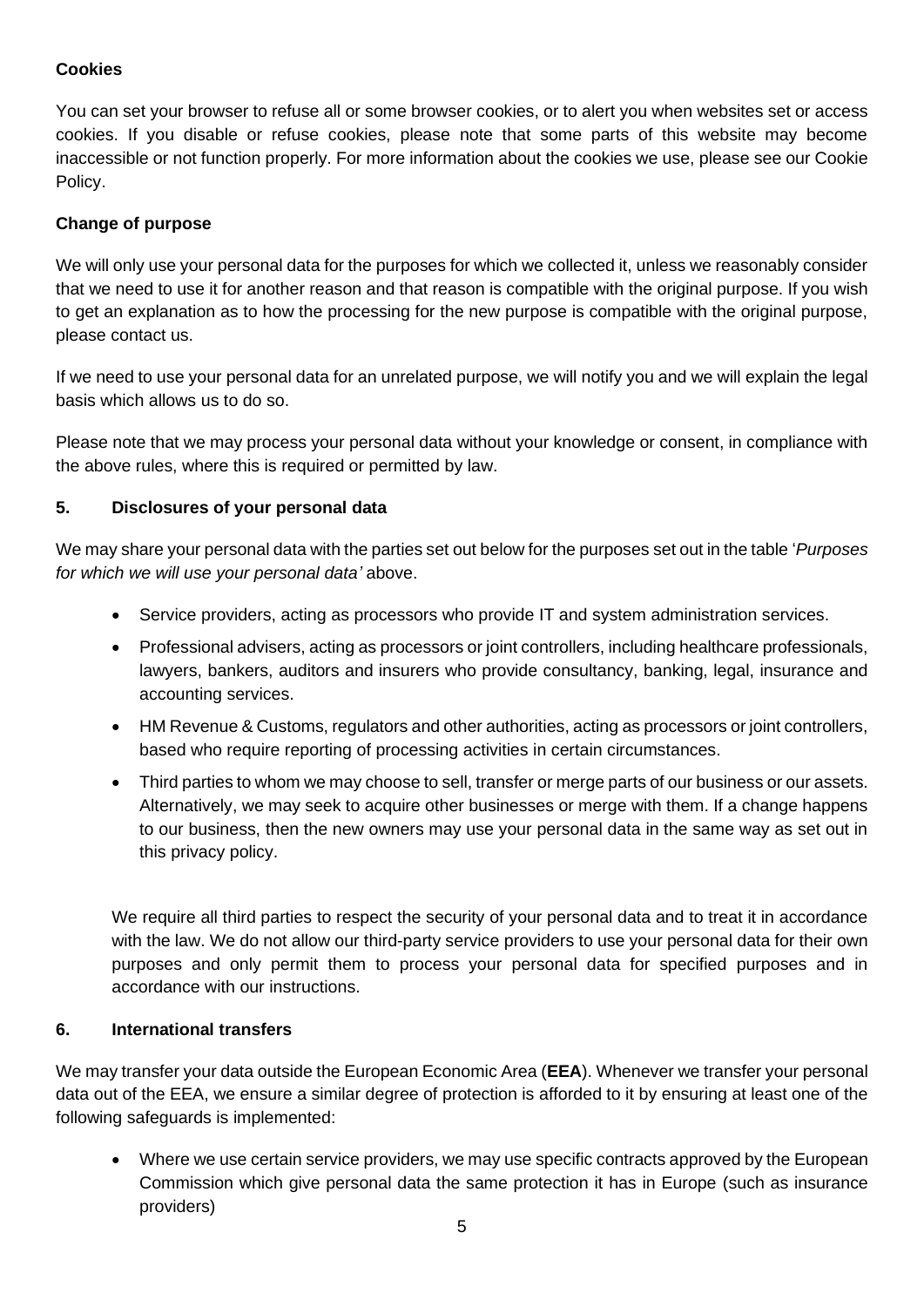Please contact us if you want further information on the specific mechanism used by us when transferring your personal data out of the EEA.

# **7. Data security**

We have put in place appropriate security measures to prevent your personal data from being accidentally lost, used or accessed in an unauthorised way, altered or disclosed. In addition, we limit access to your personal data to those employees and insurers who have a business need to know. They will only process your personal data on our instructions, and they are subject to a duty of confidentiality.

We have put in place procedures to deal with any suspected personal data breach and will notify you and any applicable regulator of a breach where we are legally required to do so.

## **8. Data retention**

# **How long will you use my personal data for?**

We will only retain your personal data for as long as reasonably necessary to fulfil the purposes we collected it for, including for the purposes of satisfying any legal, regulatory, tax, accounting or reporting requirements. We may retain your personal data for a longer period in the event of a complaint or if we reasonably believe there is a prospect of litigation in respect to our relationship with you.

To determine the appropriate retention period for personal data, we consider the amount, nature and sensitivity of the personal data, the potential risk of harm from unauthorised use or disclosure of your personal data, the purposes for which we process your personal data and whether we can achieve those purposes through other means, and the applicable legal, regulatory, tax, accounting, or other requirements.

By law we have to keep basic information about our customers (including Contact, Identity, Financial and Transaction Data) for six years after they cease being customers for tax purposes.

In some circumstances you can ask us to delete your data: see *your legal rights* below for further information.

In some circumstances we will anonymise your personal data (so that it can no longer be associated with you) for research or statistical purposes, in which case we may use this information indefinitely without further notice to you.

## **9. Your legal rights**

Under certain circumstances, you have rights under data protection laws in relation to your personal data. You have the right to:

**Request access** to your personal data (commonly known as a "data subject access request"). This enables you to receive a copy of the personal data we hold about you and to check that we are lawfully processing it.

**Request correction** of the personal data that we hold about you. This enables you to have any incomplete or inaccurate data we hold about you corrected, though we may need to verify the accuracy of the new data you provide to us.

**Request erasure** of your personal data. This enables you to ask us to delete or remove personal data where there is no good reason for us continuing to process it. You also have the right to ask us to delete or remove your personal data where you have successfully exercised your right to object to processing (see below), where we may have processed your information unlawfully or where we are required to erase your personal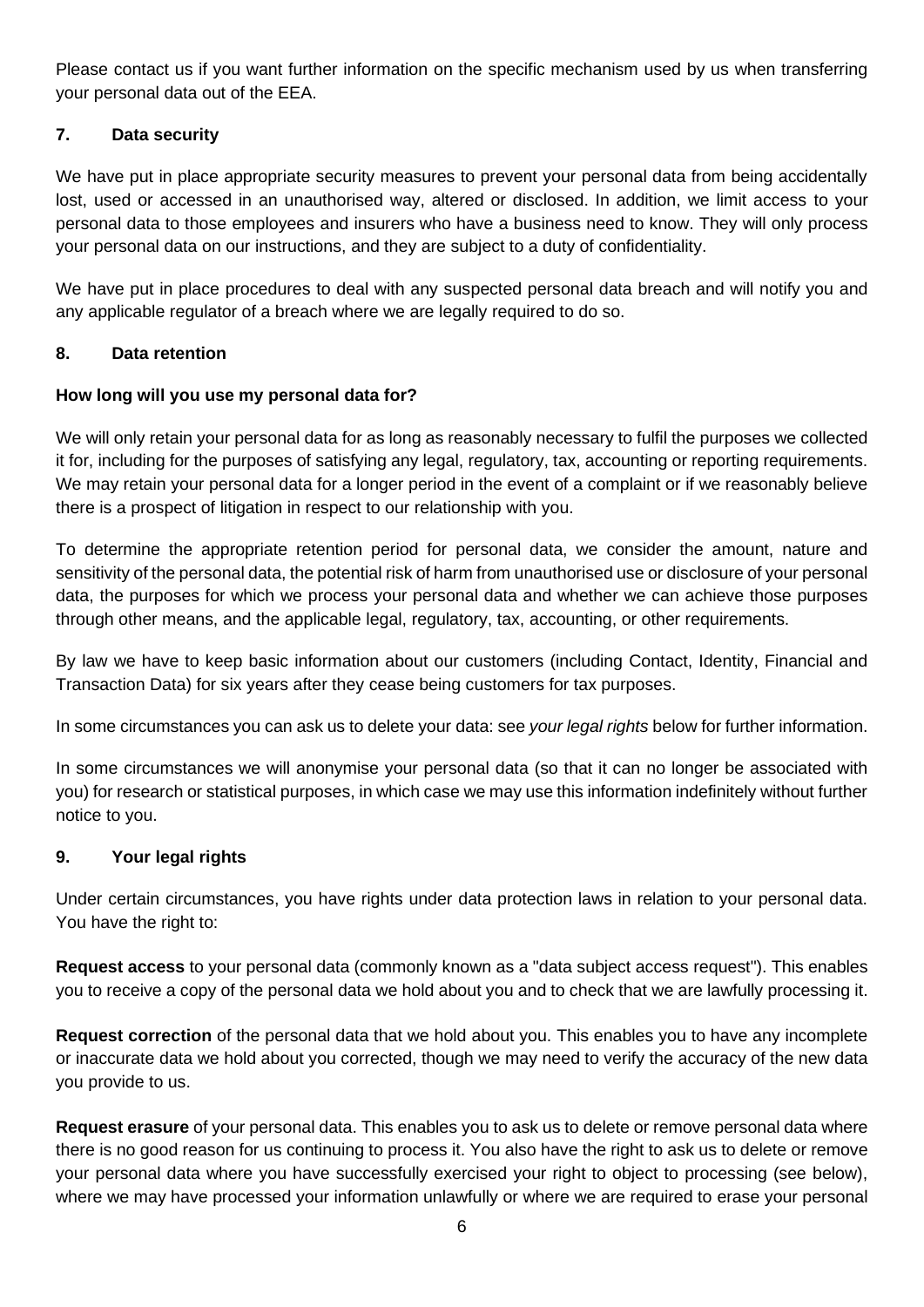data to comply with local law. Note, however, that we may not always be able to comply with your request of erasure for specific legal reasons which will be notified to you, if applicable, at the time of your request.

**Object to processing** of your personal data where we are relying on a legitimate interest (or those of a third party) and there is something about your particular situation which makes you want to object to processing on this ground as you feel it impacts on your fundamental rights and freedoms. You also have the right to object where we are processing your personal data for direct marketing purposes. In some cases, we may demonstrate that we have compelling legitimate grounds to process your information which override your rights and freedoms.

**Request restriction of processing** of your personal data. This enables you to ask us to suspend the processing of your personal data in the following scenarios:

- If you want us to establish the data's accuracy.
- Where our use of the data is unlawful but you do not want us to erase it.
- Where you need us to hold the data even if we no longer require it as you need it to establish, exercise or defend legal claims.
- You have objected to our use of your data but we need to verify whether we have overriding legitimate grounds to use it.

**Request the transfer** of your personal data to you or to a third party. We will provide to you, or a third party you have chosen, your personal data in a structured, commonly used, machine-readable format. Note that this right only applies to automated information which you initially provided consent for us to use or where we used the information to perform a contract with you.

**Withdraw consent at any time** where we are relying on consent to process your personal data. However, this will not affect the lawfulness of any processing carried out before you withdraw your consent. If you withdraw your consent, we may not be able to provide certain products or services to you. We will advise you if this is the case at the time you withdraw your consent.

If you wish to exercise any of the rights set out above, please contact us.

### **No fee usually required**

You will not have to pay a fee to access your personal data (or to exercise any of the other rights). However, we may charge a reasonable fee if your request is clearly unfounded, repetitive or excessive. Alternatively, we could refuse to comply with your request in these circumstances.

### **What we may need from you**

We may need to request specific information from you to help us confirm your identity and ensure your right to access your personal data (or to exercise any of your other rights). This is a security measure to ensure that personal data is not disclosed to any person who has no right to receive it. We may also contact you to ask you for further information in relation to your request to speed up our response.

### **Time limit to respond**